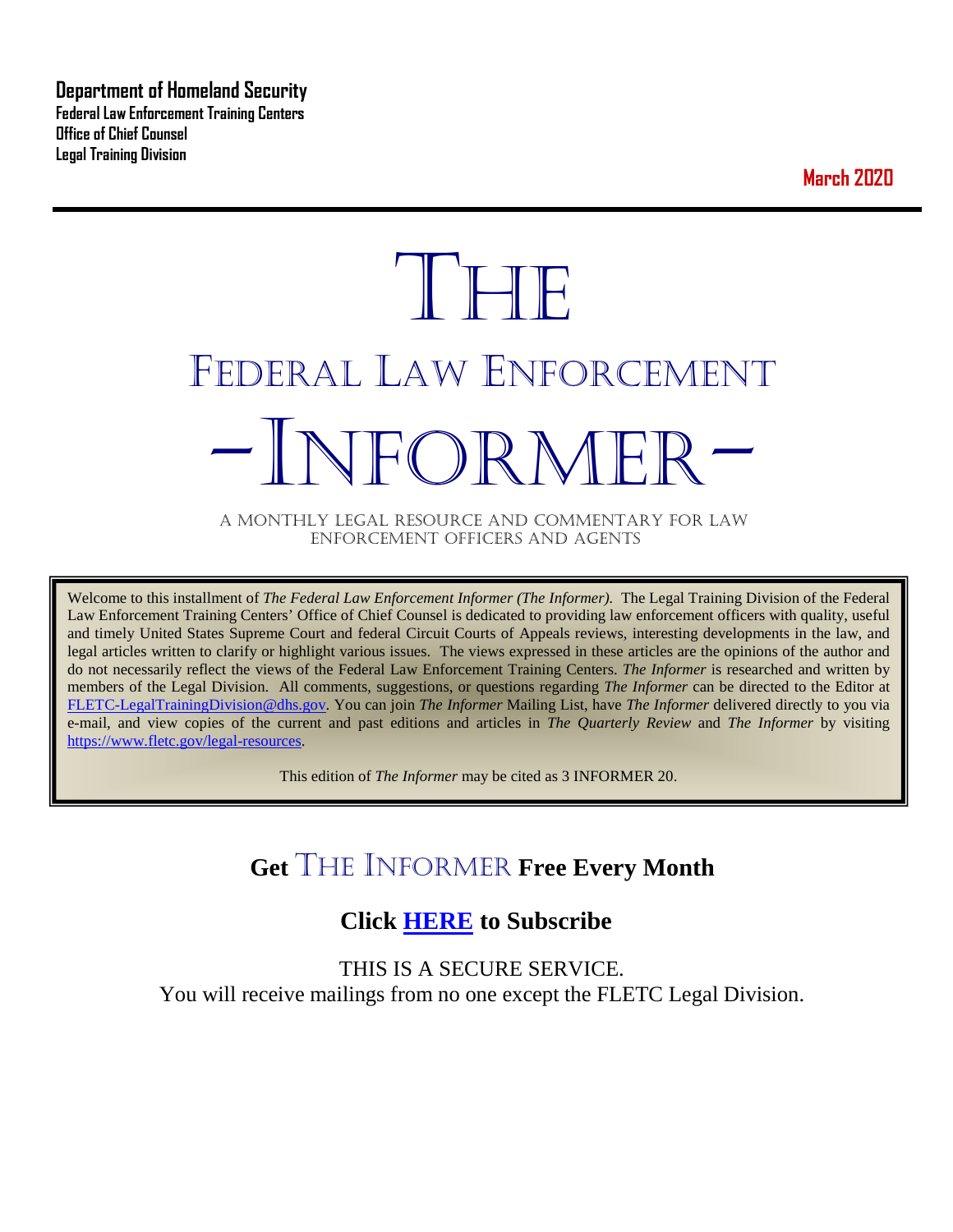# **The Informer – March 2020**

#### **Case Summaries**

#### **United States Supreme Court**

**Hernandez v. Mesa:** Whether the parents of a 15-year-old Mexican national who was killed by a Border Patrol agent in a cross-border shooting could bring a lawsuit against the agent under Bivens v. Six Unknown Fed. Narcotics Agents for alleged Fourth and Fifth Amendment violations.............................................................................................................**[4](#page-3-0)**

#### **[Circuit Courts of Appeals](#page-3-1)**

#### **[Third Circuit](#page-4-0)**

**United States v. Baxter:** Whether the border-search exception to the Fourth Amendment applied to the search of packages sent from the United States mainland to the United States Virgin Islands...................................................................................................................................**[5](#page-4-1)**

#### **[Sixth Circuit](#page-5-0)**

|  | <b>United States v. Ramamoorthy:</b> Whether the defendant voluntarily, knowingly, and |
|--|----------------------------------------------------------------------------------------|
|  |                                                                                        |

#### **[Eighth Circuit](#page-6-0)**

**United States v. Hoeffener:** Whether the defendant had a reasonable expectation in computer files that he made available to the public through a peer-to-peer file sharing network......**[7](#page-6-1)**

**United States v. Williams:** Whether the collection of evidence from the defendant's house was valid under the plain view seizure doctrine......................................................................**[8](#page-7-0)**

**McGuire v. Cooper:** Whether a sheriff was entitled to qualified immunity in a lawsuit in which the plaintiff claimed that he failed to reasonably train and supervise a deputy who sexually assaulted her during a stop..................................................................................................**[8](#page-7-1)**

#### **[District of Columbia](#page-9-0)**

**United States v. Cooper:** Whether the defendant was in custody for Miranda purposes during an interview conducted by federal agents at the defendant's home......................................**[10](#page-9-1)**

### **Cybercrime & Technical Investigations Training Conference 2020**

♦

The Federal Law Enforcement Training Centers (FLETC) Glynco, Georgia cordially invites you to attend the third FLETC CyberCrime & Technical Investigations Training Conference (CYCON-2020) September 9-11, 2020. The goal of the conference is to foster education and awareness of current threats and innovations which impact how law enforcement investigate cybercrime and how they conduct technical investigations. Attendees will experience exhibits, lectures, demonstrations, and hands-on labs. Last held in 2018, CYCON-2018 provided 70 break-out training sessions from FLETC and industry professionals with 77 representatives from more than 40 companies in attendance. There is no cost to attendees or vendors for participation; however, attendees, vendors, and agencies are responsible for all travel, lodging, and meal costs.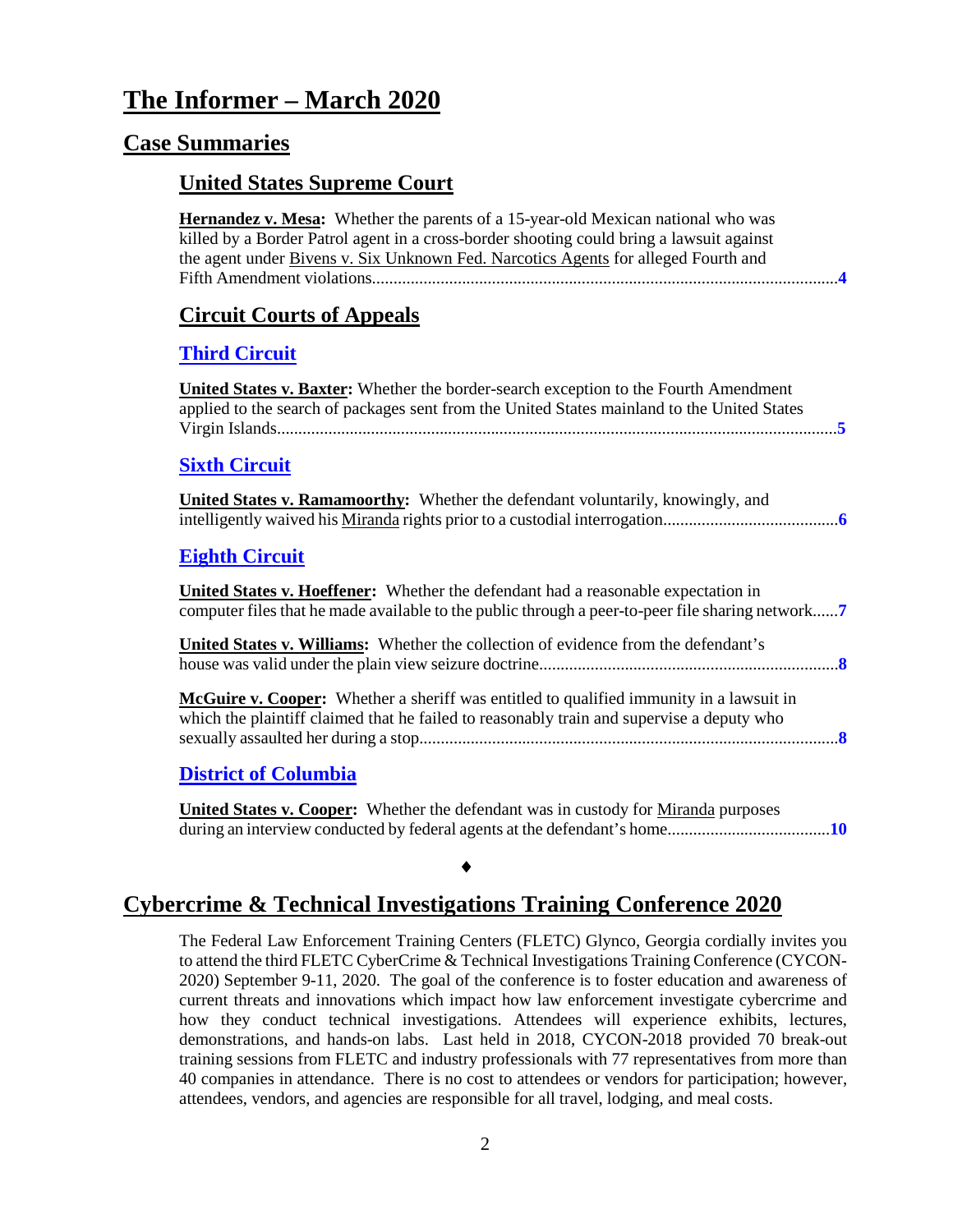For additional details concerning attendee registration, conducting a presentation for CYCON-2020, or conducting a vendor product demonstration please see the FLETC CYCON-2020 website:

<https://www.fletc.gov/cybercrime-and-technical-investigations-training-conference>

#### ♦

#### **FLETC Office of Chief Counsel Podcast Series**

**Fundamentals of the Fourth Amendment – A 15-part podcast series that covers the following Fourth Amendment topics:** 

A Flash History of the Fourth Amendment What is a Fourth Amendment Search? What is a Fourth Amendment Seizure? Fourth Amendment Levels of Suspicion Stops and Arrests Plain View Seizures Mobile Conveyance (Part 1 and Part 2)

Exigent Circumstances Frisks Searches Incident to Arrest (SIA) Consent (Part 1 and Part 2) Inventories Inspection Authorities

#### **Click Here: <https://leolaw.podbean.com/>**

#### ♦

#### **FLETC Informer Webinar Schedule**

#### **1. Law Enforcement Report Writing (1-hour)**

Presented by Mary M. Mara, Attorney-Advisor/Senior Instructor, Federal Law Enforcement Training Centers, Artesia, New Mexico.

The importance of a well-written police report cannot be overstated; it represents an officer's first, best, and sometimes only opportunity to clearly and plainly set forth all of the relevant facts of a case as well as the factors that went into the officer's decision-making process. While a wellwritten police report provides a solid foundation for subsequent criminal and civil litigation, a poorly written report can undermine an officer's credibility, sabotage criminal prosecution, and expose the officer and his or her department to scrutiny, criticism, and protracted civil litigation. This webinar will review the significance of effective report writing and offer tips to improve this critical skillset.

#### **Wednesday, April 15, 2020: 3 p.m. EST / 2 p.m. CST / 1 p.m. MST / 12 p.m. PST**

**To participate in this webinar: <https://share.dhs.gov/apr>**

#### ♦

#### **To Participate in a FLETC Informer Webinar**

- **1.** Click on the link to access the Homeland Security Information Network (HSIN).
- **2.** If you have a HSIN account, enter with your login and password information.
- **3.** If you do not have a HSIN account, click on the button next to "Enter as a Guest."
- **4.** Enter your name and click the "Enter" button.
- **5.** You will now be in the meeting room and will be able to participate in the event.
- **6.** Even though meeting rooms may be accessed before an event, there may be times when a meeting room is closed while an instructor is setting up the room.
- **7. If you experience any technical issues / difficulties during the login process, please call our audio bridge line at (877) 446-3914 and enter participant passcode 232080 when prompted.**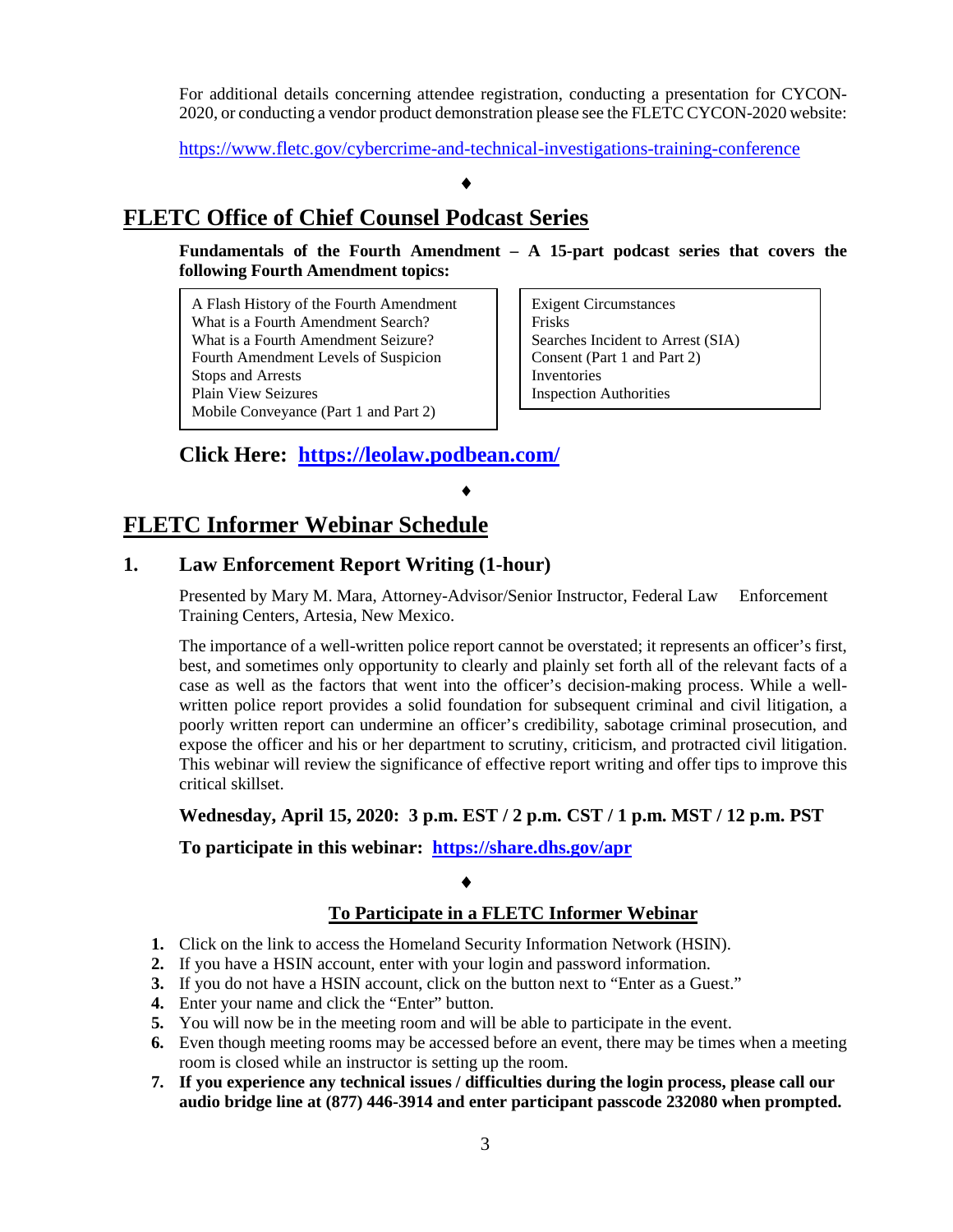# CASE SUMMARIES

# Circuit Courts of Appeal

# <span id="page-3-1"></span>**United States Supreme Court**

#### <span id="page-3-0"></span>**Hernandez v. Mesa, 140 S. Ct. 735 (2020)**

A United States Border Patrol Agent, Jesus Mesa, Jr., standing in the United States, shot and killed Sergio Hernandez Guereca, a fifteen-year old Mexican citizen, standing in Mexico. Hernandez's parents (plaintiffs) filed a lawsuit against Agent Mesa under [Bivens v. Six Unknown Fed.](https://supreme.justia.com/cases/federal/us/403/388/case.html)  [Narcotics Agents,](https://supreme.justia.com/cases/federal/us/403/388/case.html) alleging that Agent Mesa violated their son's rights under the Fourth and Fifth Amendments. Specifically, the plaintiffs alleged that Agent Mesa violated the Fourth Amendment by using excessive force against Hernandez and the Fifth Amendment by depriving Hernandez of due process.

The Fifth Circuit Court of Appeals, sitting en banc, without deciding the issue, assumed the plaintiffs could sue Agent Mesa under Bivens. However, the court then held that the plaintiffs failed to state a claim for a violation of the Fourth Amendment because Hernandez was a Mexican citizen who had no "significant voluntary connection to the United States" and "was on Mexican soil at the time he was shot." Consequently, the court dismissed the plaintiff's Fourth Amendment excessive force claim.

The court further held that Agent Mesa was entitled to qualified immunity on the plaintiffs' Fifth Amendment due process claim. Again, the court did not decide whether the plaintiffs could sue Agent Mesa under Bivens. Instead, the court granted Agent Mesa qualified immunity, finding that at the time of the shooting it was not clearly established that shooting across the United States border into Mexico and injuring someone with no significant connection to the United States was unlawful.

Significantly, the Fifth Circuit Court of Appeals dismissed the lawsuit without deciding whether the plaintiffs had stated a valid constitutional claim under the Fourth or Fifth Amendments and whether they could sue Agent Mesa under Bivens. Hernandez appealed to the Supreme Court.

The Supreme Court vacated the Fifth Circuit Court of Appeal's judgment and remanded the case on June 26, 2017. In part, the Court found that the Fifth Circuit should determine whether the plaintiffs have the right to sue Agent Mesa for the alleged Fourth and Fifth Amendment violations under Bivens, as no federal statute authorizes an action by a foreign citizen injured on foreign soil by a federal law enforcement officer under these circumstances. To determine this issue, the Court directed the Fifth Circuit Court of Appeals to apply the facts of the case to the two-prong test the Court outlined in [Ziglar v. Abbasi,](https://www.supremecourt.gov/opinions/16pdf/15-1358_6khn.pdf) decided on June 19, 2017. In Abbasi, the Court noted that it does not favor judicially implied causes of action, such as Bivens, because under the separation of powers principle, Congress is in a better position to create express causes of action. Going forward, the Court commented that lower courts should determine if a case "is different in a meaningful way" from prior Bivens cases and if any "special factors" are present that would preclude extending Bivens.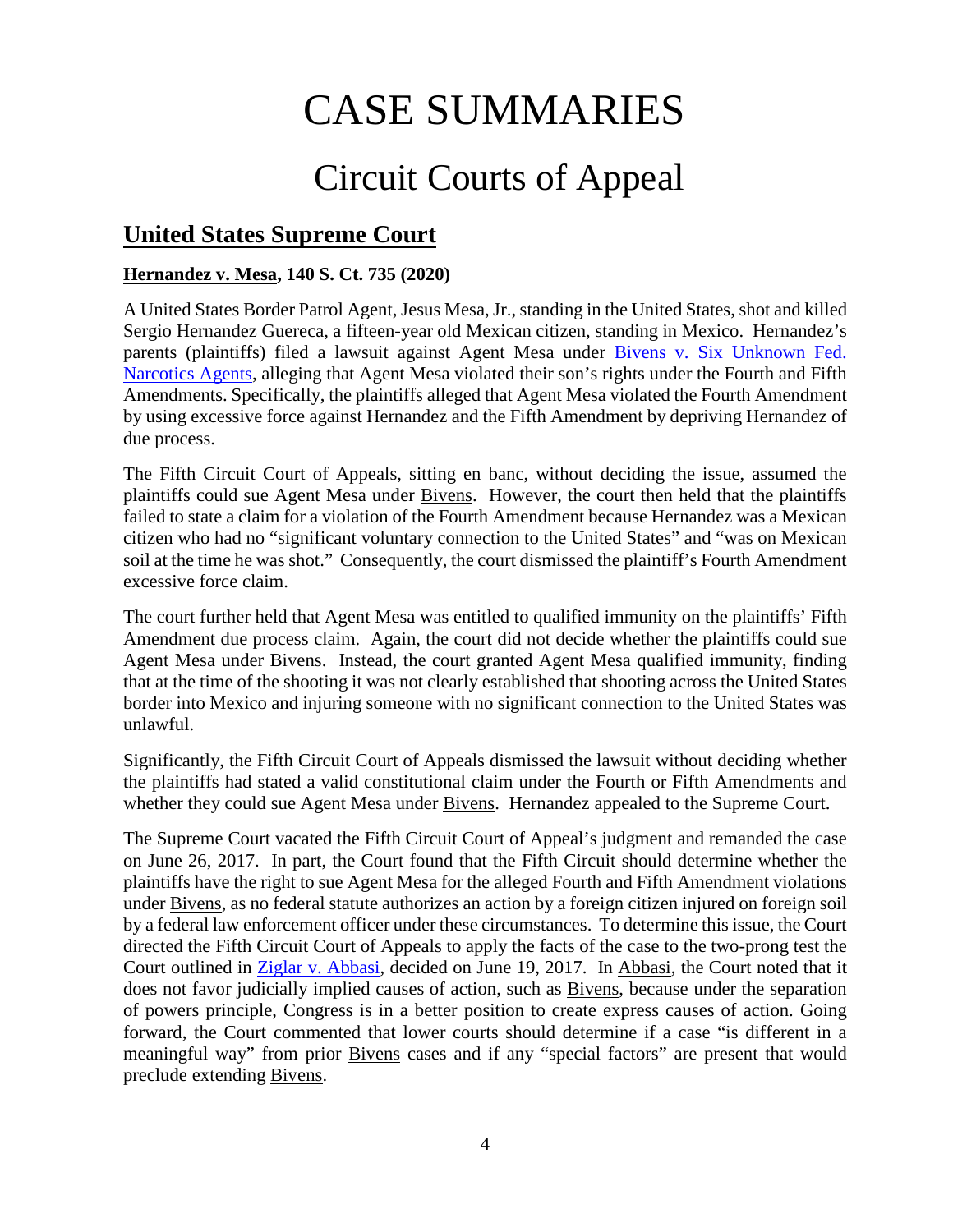On remand, the Fifth Circuit Court of Appeals dismissed the lawsuit against Mesa. First, the court held that this was not a typical excessive force case against a federal law enforcement officer. The court found that the transnational aspect of the facts presented a meaningful difference that would present a "new context" for a Bivens claim. Because Hernandez was a Mexican citizen with no ties to the United States, and his death occurred on Mexican soil, the existence of any Constitutional rights he might have had raises novel and disputed issues. In addition, the court recognized that there has been no direct judicial guidance concerning the extraterritorial scope of the Constitution and its potential application to foreign citizens on foreign soil.

The court held that the "newness" of this "new context," by itself, warranted the dismissal of Hernandez's claim. The court further added that several "special factors" existed which precluded the court from extending Bivens in this area. The court found that judicially creating a cause of action in this transnational context would increase the likelihood that Border Patrol agents would "hesitate in making split second decisions." The court also noted that extending Bivens in this context risked interference with foreign affairs and diplomacy in general. Finally, the court noted that Congress' failure to provide causes of action in other related legislation was intentional and represented Congress' refusal to create private rights of action against federal officials for injuries to foreign citizens on foreign soil. The court concluded by stating that it "is not credible that Congress would favor judicial invention of those rights."

Hernandez appealed and the Supreme Court granted certiorari on May 28, 2019. The issue before the Court was:

Whether the federal courts can and should recognize a claim for damages under Bivens when a plaintiff plausibly alleges that a rogue federal law enforcement officer violated clearly established Fourth and Fifth Amendment rights for which there is no alternative legal remedy.

On February 25, 2020, the Supreme Court affirmed the Fifth Circuit Court of Appeals, holding that Bivens does not extend to claims based on a cross-border shooting. In a 5-4 opinion, Justice Alito acknowledged that the case was "tragic" but noted that Congress, not the courts, should decide whether to allow a plaintiff to bring a lawsuit for money damages against a federal official in this context. In reaching its decision, the court also considered: 1) the potential effect extending Bivens would have on foreign relations; 2) the risk of undermining border security; 3) and the fact that other federal statutes that created a cause of action for persons injured by government officers do not allow claims for injuries that occur outside the United States.

For the court's opinion: [https://www.supremecourt.gov/opinions/19pdf/17-1678\\_m6io.pdf](https://www.supremecourt.gov/opinions/19pdf/17-1678_m6io.pdf)

\*\*\*\*\*

# <span id="page-4-0"></span>**Third Circuit**

#### <span id="page-4-1"></span>**United States v. Baxter, 951 F.3d 128 (3d Cir. 2020)**

Steven Baxter mailed two packages from South Carolina to St. Thomas, United States Virgin Islands. Upon arrival in St. Thomas, U.S. Customs and Border Protection (CBP) agents opened the packages. In the first package, the agents discovered the unassembled parts of a gun and one round of ammunition. In the second package, the agents discovered a gun and ammunition. The government charged Baxter with two counts of illegal transport of a firearm under 18 U.S.C. § 922 (a)(5).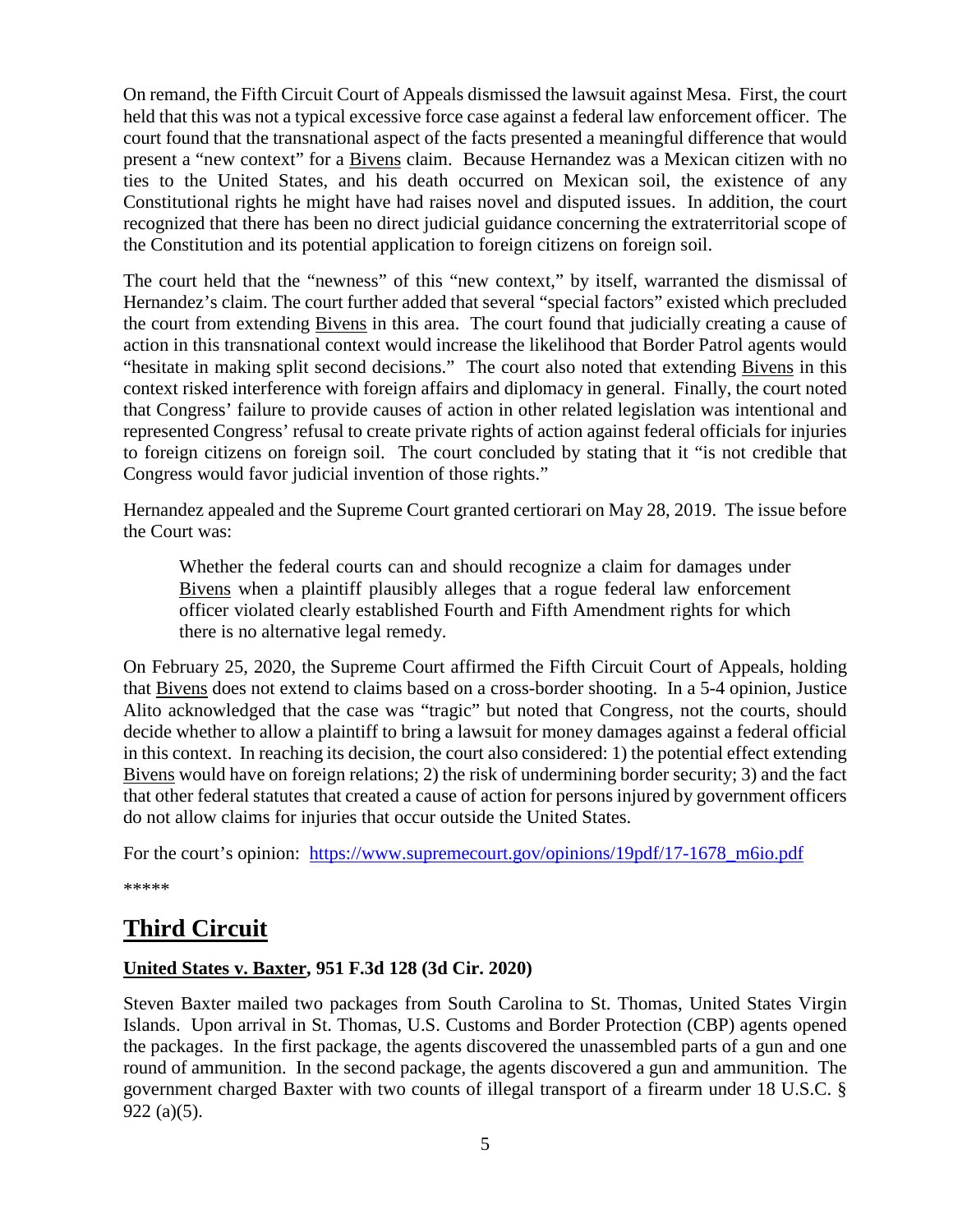Baxter filed a motion to suppress the firearms, arguing that CBP's warrantless searches of the packages were not valid under the border-search exception to the Fourth Amendment. The district court agreed and suppressed the firearms.

The district court recognized that in [United States v. Hyde,](https://law.justia.com/cases/federal/appellate-courts/F3/37/116/508677/) the Third Circuit Court of Appeals held that the border-search exception to the Fourth Amendment applied to persons and items entering the United States from the Virgin Islands. However, the district court held that the border-search exception did not extend to similar inspections of persons or items entering the Virgin Islands from the United States mainland. The government appealed.

The Third Circuit Court of Appeals reversed the district court. In Hyde, the court held that the United States has an interest in regulating commerce to enforce its customs border with the Virgin Islands. Applying this reasoning, the court concluded that the government's interest applies to goods and currency both entering and leaving the mainland by crossing the customs border. As a result, the court held that the border-search exception applies regardless of a packages' direction of travel. The court noted that its holding was consistent with every circuit that has considered the issue, the 1st, 2nd, 4th, 5th, 6th, 8th, 9th, and 11th circuits. Consequently, the court held that the searches of Baxter's packages were routine customs searches that were reasonable under the border-search exception to the Fourth Amendment.

For the court's opinion: [https://cases.justia.com/federal/appellate-courts/ca3/18-3613/18-3613-](https://cases.justia.com/federal/appellate-courts/ca3/18-3613/18-3613-2020-02-21.pdf?ts=1582308007) [2020-02-21.pdf?ts=1582308007](https://cases.justia.com/federal/appellate-courts/ca3/18-3613/18-3613-2020-02-21.pdf?ts=1582308007)

\*\*\*\*\*

# <span id="page-5-0"></span>**Sixth Circuit**

#### <span id="page-5-1"></span>**United States v. Ramamoorthy, 949 F.3d 955 (6th Cir. 2020)**

Prabhu Ramamoorthy, an Indian citizen and H-1B visa holder living in the United States, took a redeye flight leaving Las Vegas on January 2, 2018 and landing in Detroit in the early hours of January 3. Ramamoorthy sat between his wife and another woman, Laura. According to Laura, she initially slept on the flight, but suddenly awoke to find her pants unbuttoned and unzipped and Ramamoorthy shoving his fingers into her vagina. Laura left her seat and reported the incident to the flight attendants.

Upon landing, the flight crew escorted Ramamoorthy off the plane. Two airport police officers met Ramamoorthy in the jetway and arrested him after a brief interview. The officers took Ramamoorthy to the airport police station where two FBI agents interviewed him for just over one hour. Before asking Ramamoorthy any questions about the flight, the agents provided him with a written Miranda form. Ramamoorthy read his right out loud, discussed them with the agents for approximately ten minutes, and signed the form. Ramamoorthy then told the agents that he had tried to put his fingers inside Laura's pants.

The government charged Ramamoorthy with one count of sexual abuse in violation of 18 U.S.C. § 2242(2). Ramamoorthy filed a motion to suppress his statements to the FBI agents. He claimed that he did not knowingly and intelligently waive his Miranda rights because he did not speak English fluently and did not understand that his statements to the agents would be admissible in court. The district court denied Ramamoorthy's motion and he appealed.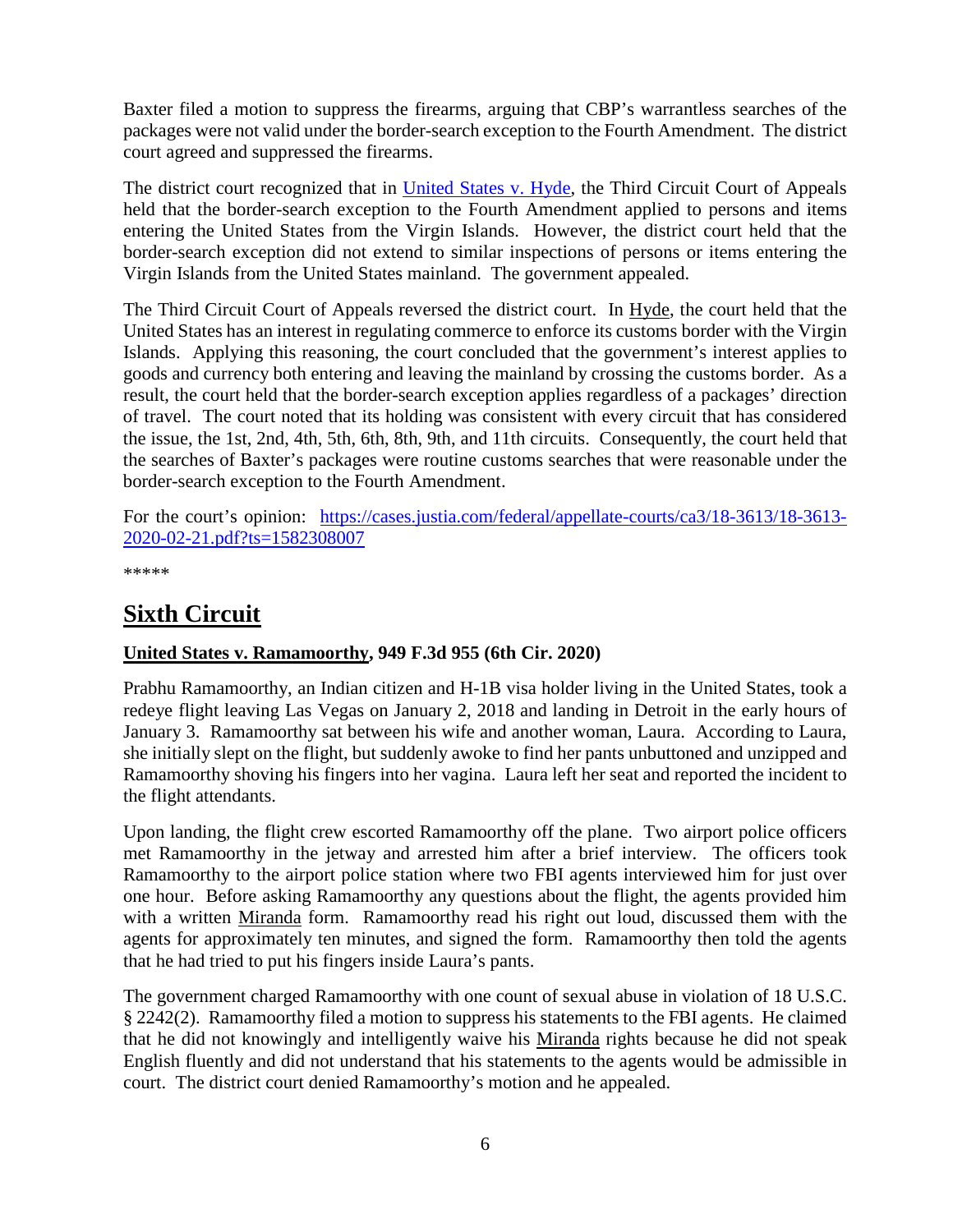Statements made in response to custodial police interrogation must be suppressed unless the suspect first waives his Miranda rights "voluntarily, knowingly, and intelligently." To determine whether a Miranda waiver is valid, the court examines the totality of the circumstances surrounding the waiver.

In this case, the Sixth Circuit Court of Appeals found that Ramamoorthy signed a written waiver form that listed his Miranda rights. Before signing, the agents asked him to read each line of the form out loud and write his initials next the line if he understood it, which he proceeded to do. At several points, the agents offered explanations of the rights Ramamoorthy had just read out loud. Ramamoorthy also asked questions about the meaning of his rights, which the agents answered. The agents discussed Ramamoorthy's rights with him for approximately ten minutes before he signed the waiver form. In addition to these facts, the court reviewed a video of the interview in which Ramamoorthy appeared to understand English and was heard speaking English clearly. As a result, the court held that Ramamoorthy voluntarily, knowingly, and intelligently waived his Miranda rights.

For the court's opinion: [https://cases.justia.com/federal/appellate-courts/ca6/19-1033/19-1033-](https://cases.justia.com/federal/appellate-courts/ca6/19-1033/19-1033-2020-02-07.pdf?ts=1581098500) [2020-02-07.pdf?ts=1581098500](https://cases.justia.com/federal/appellate-courts/ca6/19-1033/19-1033-2020-02-07.pdf?ts=1581098500)

\*\*\*\*\*

# <span id="page-6-0"></span>**Eighth Circuit**

#### <span id="page-6-1"></span>**United States v. Hoeffener, 950 F.3d 1037 (8th Cir. 2020)**

A police officer conducted a child pornography "Internet undercover operation" using a software program called Torrential Downpour. Torrential Downpour is a law enforcement proprietary software program configured to search the BitTorrent peer-to-peer file sharing network for Internet Protocol (IP) addresses associated with individuals offering to share or possess files known to law enforcement to contain images or videos of child pornography. Torrential Downpour cannot access non-public areas or unshared portions of an investigated computer, nor can it override settings on a suspect's computer.

During the investigation, the officer connected to a computer with an IP address in the St. Louis area that contained files with videos or images suspected of containing child pornography. After downloading the suspected files, the officer discovered two images that contained child pornography. The officer determined that the IP address belonged to Roland Hoeffener and obtained a warrant to search Hoeffener's house, computers, and other related electronic devices for images, videos, and other evidence of child pornography. A forensic examination of Hoeffener's computer revealed over 7,365 image files and 460 video files of child pornography.

The government charged Hoeffener with several child pornography-related offenses. Hoeffener filed a motion to suppress the evidence discovered on his computer. Hoeffener claimed that he had a legitimate expectation of privacy in the use of his computer and the warrantless search that occurred while he was not actively sharing data with others violated the Fourth Amendment.

The court disagreed. The court found that witness testimony established that Torrential Downpour searches for download candidates in the same way that any other public user of the BitTorrent network conducts a search. In addition, the court added that Torrential Downpour only searches for information that a user has already made public by the use of the uTorrent software. Finally, the court cited several cases in which the Eighth Circuit Court of Appeals has held that a defendant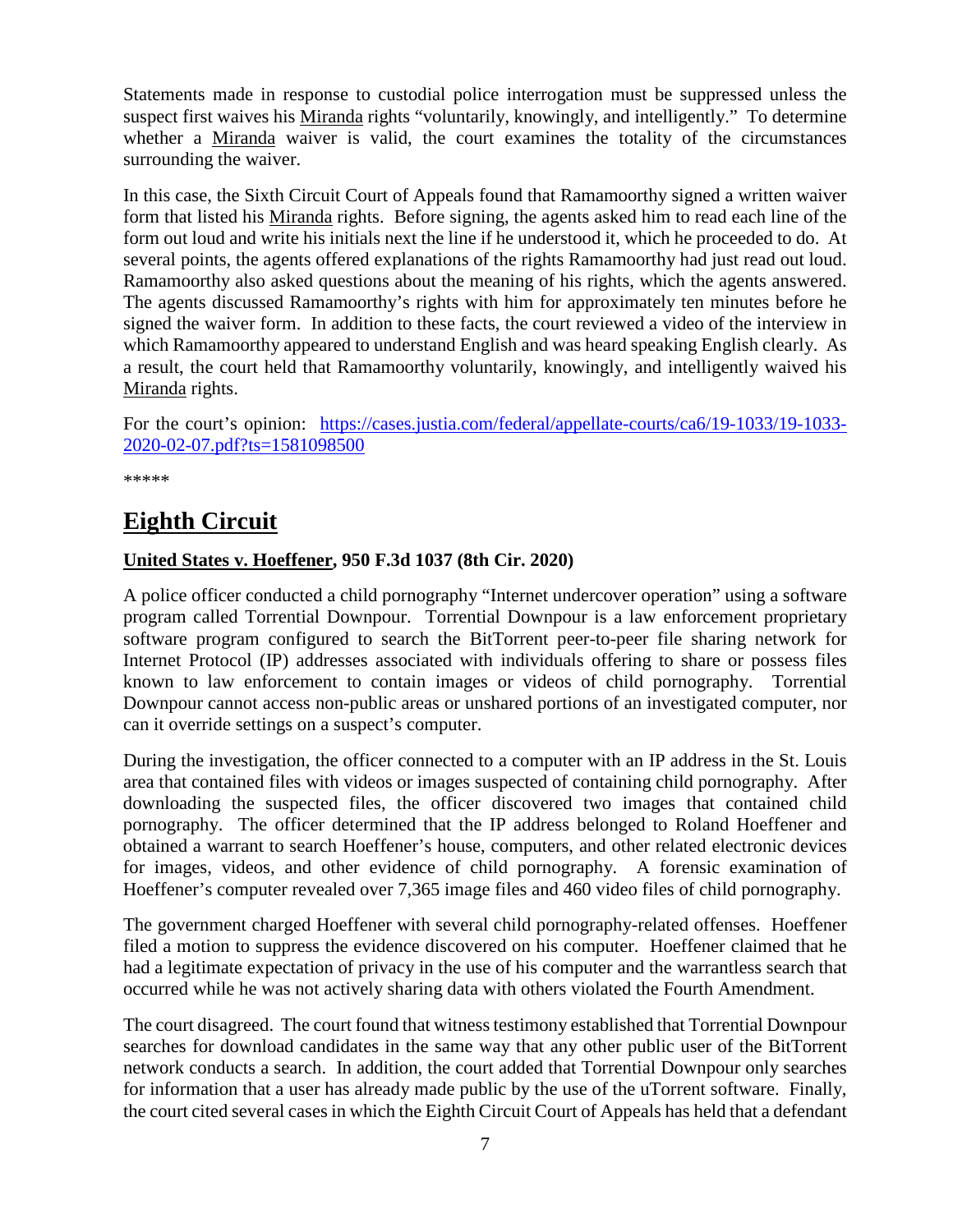has no legitimate expectation of privacy in files made available to the public through peer-to-peer file-sharing networks. The court held that Hoeffener's attempt to distinguish BitTorrent software from other peer-to-peer programs did not change the fact that he allowed public access to the files on his computer. Consequently, the court held that the district court properly denied Hoeffener's motion to suppress.

For the court's opinion: [https://cases.justia.com/federal/appellate-courts/ca8/19-1192/19-1192-](https://cases.justia.com/federal/appellate-courts/ca8/19-1192/19-1192-2020-02-24.pdf?ts=1582561834) [2020-02-24.pdf?ts=1582561834](https://cases.justia.com/federal/appellate-courts/ca8/19-1192/19-1192-2020-02-24.pdf?ts=1582561834)

\*\*\*\*\*

#### <span id="page-7-0"></span>**United States v. Williams, 2020 U.S. App. LEXIS 5965 (8th Cir. MO Feb. 27, 2020)**

Police officers responded to a 911 call reporting a burglary at Kelvin Williams' house. When officers arrived, they heard a home security siren blaring and they saw broken windows on the main and storm doors, blood on the porch floor and on a window shade stuck through the broken glass. The officers also saw footprints on the front door, which was ajar.

The officers entered the house and began a protective sweep to look for intruders or victims. While conducting their sweep, officers saw drugs, firearms, and drug paraphernalia on the floor in a hallway near a bedroom. In the basement, officers saw a bag containing a white powdery substance hanging out a hole in the wall. After finding no one in the house, the officers seized the drugs, firearms, and drug paraphernalia they had observed during the sweep.

The government charged Williams with drug and firearm offenses. Williams filed a motion to suppress the evidence seized from his house. Williams conceded that exigent circumstances justified the officers' warrantless entry and protective sweep of his house. However, Williams claimed that after the officers determined no one was in the house, the exigency had ended and the officers were required to leave the evidence they had discovered during the sweep.

The court disagreed. During a valid protective sweep, police officers may seize an item that is in plain view if the incriminating nature of the item is immediately apparent. In this context, immediately apparent means that "the police have probable cause to believe an item is incriminating."

In this case, the court held that the officers observed incriminating items during a lawful protective sweep of Williams' house. The court noted that the officers had to step over drugs, drug paraphernalia, and two firearms lying on the floor. In addition, the officers saw a bag containing a white powdery substance protruding from a hole in the basement wall. Consequently, the court held that the officers lawfully seized the evidence from Williams' house under the plain view doctrine.

For the court's opinion: [https://cases.justia.com/federal/appellate-courts/ca8/18-1445/18-1445-](https://cases.justia.com/federal/appellate-courts/ca8/18-1445/18-1445-2020-02-27.pdf?ts=1582821045) [2020-02-27.pdf?ts=1582821045](https://cases.justia.com/federal/appellate-courts/ca8/18-1445/18-1445-2020-02-27.pdf?ts=1582821045)

\*\*\*\*\*

#### <span id="page-7-1"></span>**McGuire v. Cooper, 2020 U.S. App. LEXIS 7032 (8th Cir. NE Mar. 6, 2020)**

On February 10, 2013, Cory Cooper was a deputy sheriff employed by the Douglas County, Nebraska Sheriff's Office. While acting within the scope of his employment that night, Cooper approached Kyle Worland's truck parked at Zorinsky Lake Park in Omaha, Nebraska. After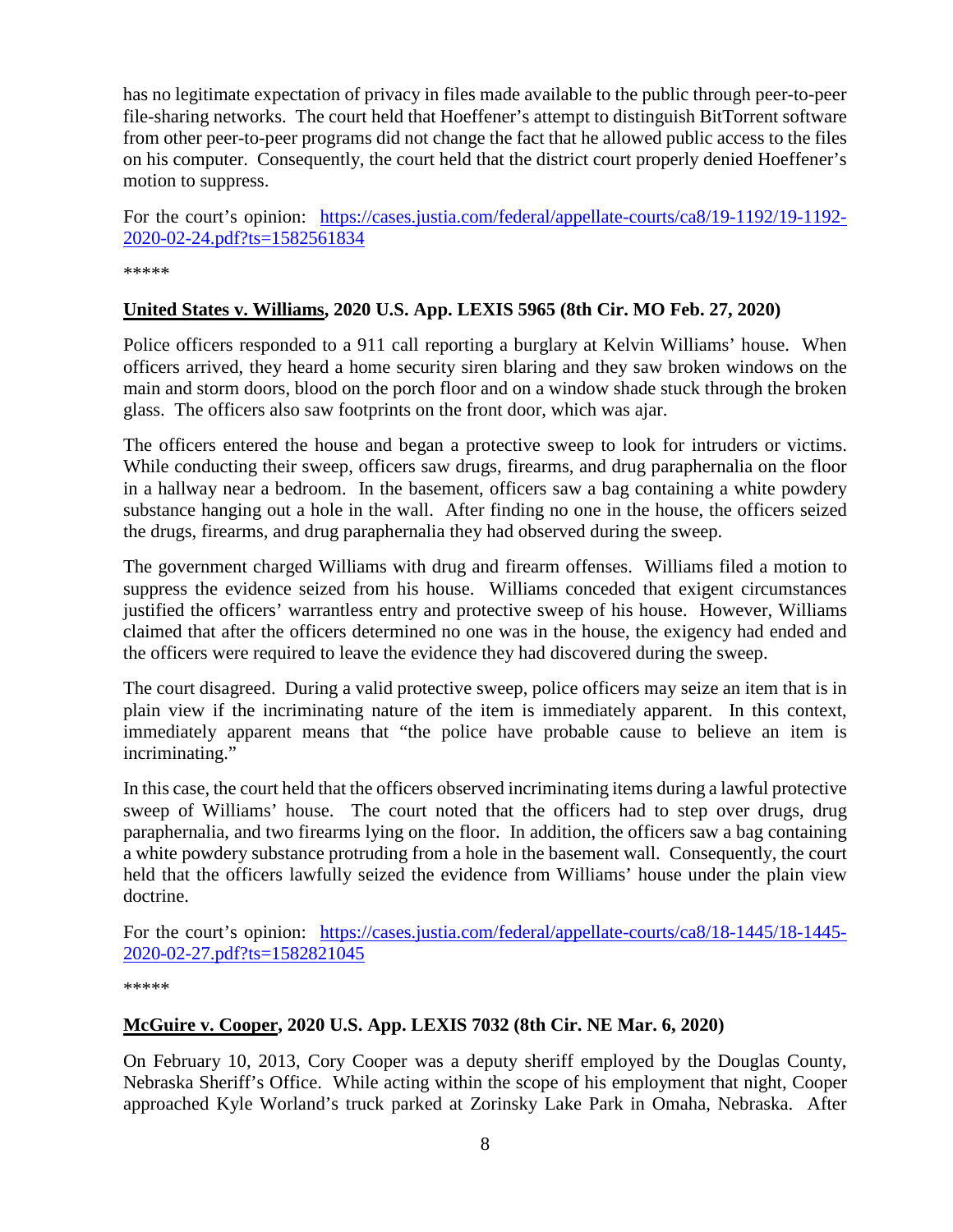Cooper smelled marijuana he saw a mason jar containing marijuana on the center console. Cooper seized the jar and directed the passenger, Megan McGuire to exit the truck and accompany him to his patrol car. Cooper asked McGuire what she was willing to do to keep her boyfriend out of jail and eventually sexually assaulted her. Afterward, Cooper released McGuire and she ran back ato Worland's truck and the couple drove away.

McGuire reported the incident to the Omaha Police Department on February 14, 2013. One week later, the Omaha Police Department contacted the Douglas County Sheriff's Office to inform Sheriff Timothy Dunning that it was investigating an alleged sexual assault committed by one of his officers. The Sheriff's Office did not commence its own investigation.

In early April 2013, a deputy sheriff reported that Cooper had a "suspicious interaction" with a woman for whom an arrest warrant had been issued. Cooper was placed on limited duty and the Sheriff's Office commenced its own investigation. The Sheriff's Office investigation revealed that Cooper had run a record check on Worland and McGuire and that the GPS in Cooper's car placed Cooper at Zorinsky Lake Park on February 10, 2013 at the time of McGuire's assault. Cooper was terminated on May 13, 2013.

In June 2013, Cooper was charged with first degree sexual assault. Cooper eventually pled no contest and was found guilty of third degree assault and attempted tampering with evidence. Cooper was sentenced to consecutive terms of six months imprisonment on each count.

At the time of the incident with McGuire, the Douglas County Sheriff's office did not have a policy of reviewing employees' behavior to determine those at risk for sexual misconduct and did not have a comprehensive policy addressing sexual misconduct. However, the Sheriff's Office had implemented a citizen complaint process where citizens could submit complaints for review. Since Sheriff Dunning's appointment in 1995, there had been at least fifteen complaints of sexual misconduct by deputies employed by the Sheriff's Office.

McGuire filed suit against Sheriff Dunning in his individual capacity under 42 U.S.C. § 1983 alleging several constitutional violations for his failure to adequately train and supervise Deputy Cooper. Sheriff Dunning claimed that he was entitled to qualified immunity because all of the reported incidents of prior sexual misconduct by deputies employed by the Sheriff's Office was not sufficient to provide notice that an on-duty deputy might sexually assault a member of the public like Cooper did. The district court disagreed and denied qualified immunity. Sheriff Dunning appealed.

The Eight Circuit Court of Appeals reversed the district court and held that Sheriff Dunning was entitled to qualified immunity.

Even without being a direct participant in a constitutional violation, a supervising officer may still face personal liability for failing to train and supervise subordinates. To establish a claim for failing to supervise Deputy Cooper, McGuire was required to establish, among other things, that Sheriff Dunning had received notice of a similar acts of sexual misconduct committed by his subordinates in the past.

In this case, the court concluded that the prior instances of sexual misconduct were not "similar in kind or sufficiently egregious in nature" to demonstrate a pattern of sexual assault against members of the public by deputies in the Douglas County Sheriff's Office. In order to establish a pattern, McGuire was required to establish that the other instances of sexual misconduct were "very similar" to Deputy Cooper's misconduct in this case. The court found that the prior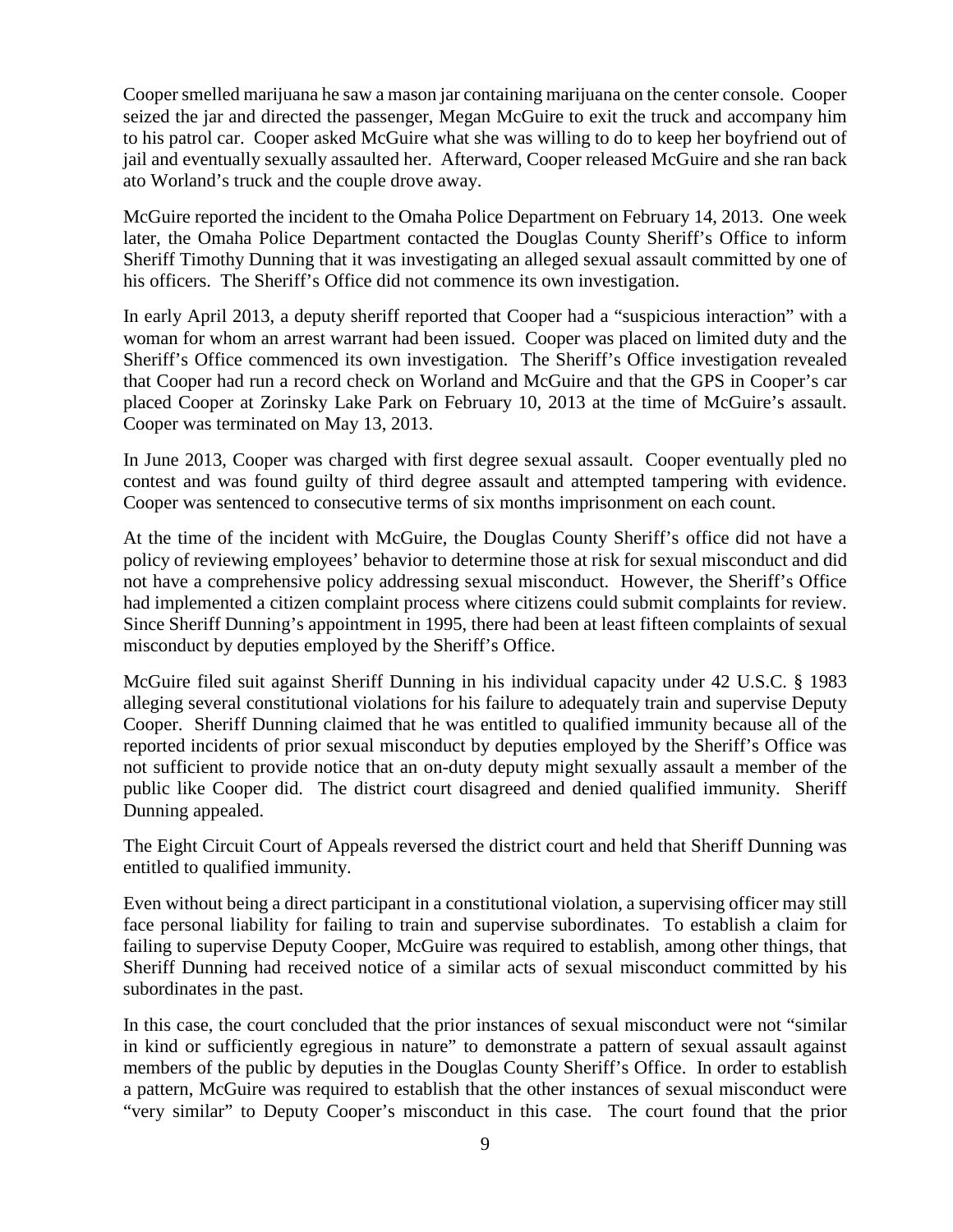instances of sexual misconduct by deputies in the Sheriff's Office were not similar enough to put Sheriff Dunning on notice that a deputy might use his position and authority to separate a woman from her boyfriend at the park and coerce her to engage in sexual contact with him. The court added, "a reasonable officer in Sheriff Dunning's position would not have known that he needed to more closely supervise his deputies, including Cooper, or they might sexually assault a member of the public."

For the court's opinion: [https://cases.justia.com/federal/appellate-courts/ca8/18-2809/18-2809-](https://cases.justia.com/federal/appellate-courts/ca8/18-2809/18-2809-2020-03-06.pdf?ts=1583512228) [2020-03-06.pdf?ts=1583512228](https://cases.justia.com/federal/appellate-courts/ca8/18-2809/18-2809-2020-03-06.pdf?ts=1583512228)

\*\*\*\*\*

## <span id="page-9-0"></span>**District of Columbia Circuit**

#### <span id="page-9-1"></span>**United States v. Cooper, 949 F.3d 744 (D.C. Cir. 2020)**

The government opened an investigation after a postal inspector detected what appeared to be fraudulent tax returns being sent through the mail. As part of the investigation, federal agents executed a search warrant at Tarkara Cooper's house in the District of Columbia. Approximately one hour into the search, two agents began interviewing Cooper in her living room. At some point during the questioning, Cooper admitted her role in receiving fraudulent U.S. Treasury checks, which she turned over to her uncle in exchange for payment.

Prior to trial, Cooper filed a motion to suppress her statements to the agents. Cooper claimed that before questioning her, the agents were required to provide her Miranda warnings. The district court denied Cooper's motion, holding that during the interview, she was not in custody for Miranda purposes. Cooper appealed.

A suspect is in custody for Miranda purposes if the circumstances surrounding the questioning "present a serious danger of coercion." In addition, not all restraints placed on a person's freedom of movement amount to custody for purposes of Miranda. Instead, the court must determine whether the environment in which the questioning occurs "presents the same inherently coercive pressure as the type of station house questioning" that occurred in Miranda.

In this case, the court held that the evidence supported the conclusion that Cooper was not in custodywhen she admitted her participation in the fraudulent tax return scheme with her uncle. First, the agents questioned Cooper in her living room. When an interview takes places in a suspect's home, that fact usually weighs against finding the kind of custodial situation that requires a Miranda warning. Second, before the interview began, the agents told Cooper that she was the subject of an investigation and described "the voluntary nature of the interview." Third, the agents asked Cooper if she would agree to answer their questions and she agreed. Fourth, the agents did not brandish weapons, no handcuffs were used, and the agents employed a "professional and cordial tone." Finally, Cooper never asked to end the questioning and when the interview was over the agents left without arresting Cooper. The court held that these facts did not constitute an environment that presented a meaningful danger of coercion. As a result, the court concluded that Cooper was not in custody for Miranda purposes; therefore, the agents were not required to provide her Miranda warnings.

For the court's opinion: [https://cases.justia.com/federal/appellate-courts/cadc/17-3057/17-3057-](https://cases.justia.com/federal/appellate-courts/cadc/17-3057/17-3057-2020-02-11.pdf?ts=1581436852) [2020-02-11.pdf?ts=1581436852](https://cases.justia.com/federal/appellate-courts/cadc/17-3057/17-3057-2020-02-11.pdf?ts=1581436852)